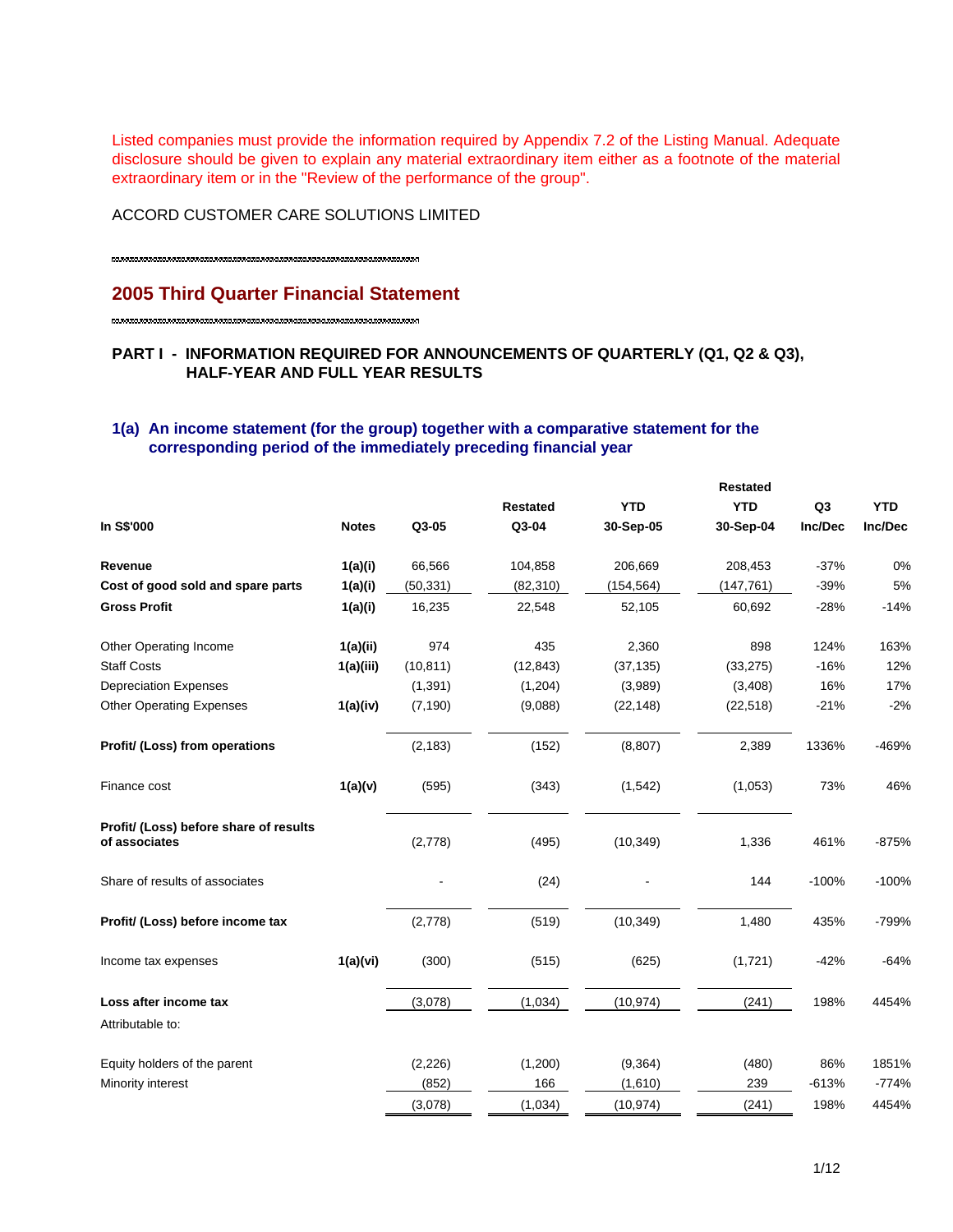# **1(a) (i) Revenue and Cost of Goods Sold and Spare Parts**

The group operates in two business segments – after market services ("AMS") and distribution management solutions ("DMS"). The breakdown of revenue and cost of goods sold and spare parts are as follows:

|                                           |        |                 |            | <b>Restated</b> |
|-------------------------------------------|--------|-----------------|------------|-----------------|
|                                           |        | <b>Restated</b> | <b>YTD</b> | <b>YTD</b>      |
| In S\$'000                                | Q3-05  | Q3-04           | 30-Sep-05  | 30-Sep-04       |
| Revenue                                   |        |                 |            |                 |
| <b>AMS</b>                                | 16,474 | 22,724          | 55,669     | 64,157          |
| <b>DMS</b>                                | 50,092 | 82,134          | 151,000    | 144,296         |
|                                           | 66,566 | 104,858         | 206,669    | 208,453         |
| <b>Cost of Goods Sold and Spare Parts</b> |        |                 |            |                 |
| <b>AMS</b>                                | 4,933  | 7,893           | 17,003     | 21,133          |
| <b>DMS</b>                                | 45,398 | 74,417          | 137,561    | 126,628         |
|                                           | 50,331 | 82,310          | 154,564    | 147,761         |
| <b>Gross Profit</b>                       |        |                 |            |                 |
| <b>AMS</b>                                | 11,541 | 14,831          | 38,666     | 43,024          |
| <b>DMS</b>                                | 4,694  | 7,717           | 13,439     | 17,668          |
|                                           | 16,235 | 22,548          | 52,105     | 60,692          |
| <b>Gross Profit Margin</b>                | 24%    | 22%             | 25%        | 29%             |
| <b>AMS</b>                                | 70%    | 65%             | 69%        | 67%             |
| <b>DMS</b>                                | 9%     | 9%              | 9%         | 12%             |

The decrease in group YTD gross profit margin in 2005 is mainly due to the decrease in higher margin third party logistics business and the change in revenue percentage mix between the two business segments.

### **1(a) (ii) Other operating income consist of the following:**

|                                                      |       | <b>Restated</b> | <b>YTD</b> | <b>Restated</b><br><b>YTD</b> |
|------------------------------------------------------|-------|-----------------|------------|-------------------------------|
| In S\$'000                                           | Q3-05 | Q3-04           | 30-Sep-05  | 30-Sep-04                     |
| Interest income                                      |       |                 |            |                               |
| - Bonds                                              | 505   |                 | 1,481      |                               |
| - Others                                             | 39    | 34              | 153        | 105                           |
| Rental income                                        | ۰     |                 | 321        |                               |
| Foreign currency exchange adjustment gain/<br>(loss) | 199   | (99)            | 156        | (57)                          |
| Management and corporate advisory fee                | ۰     | 15              |            | 45                            |
| <b>Others</b>                                        | 231   | 485             | 249        | 805                           |
|                                                      | 974   | 435             | 2,360      | 898                           |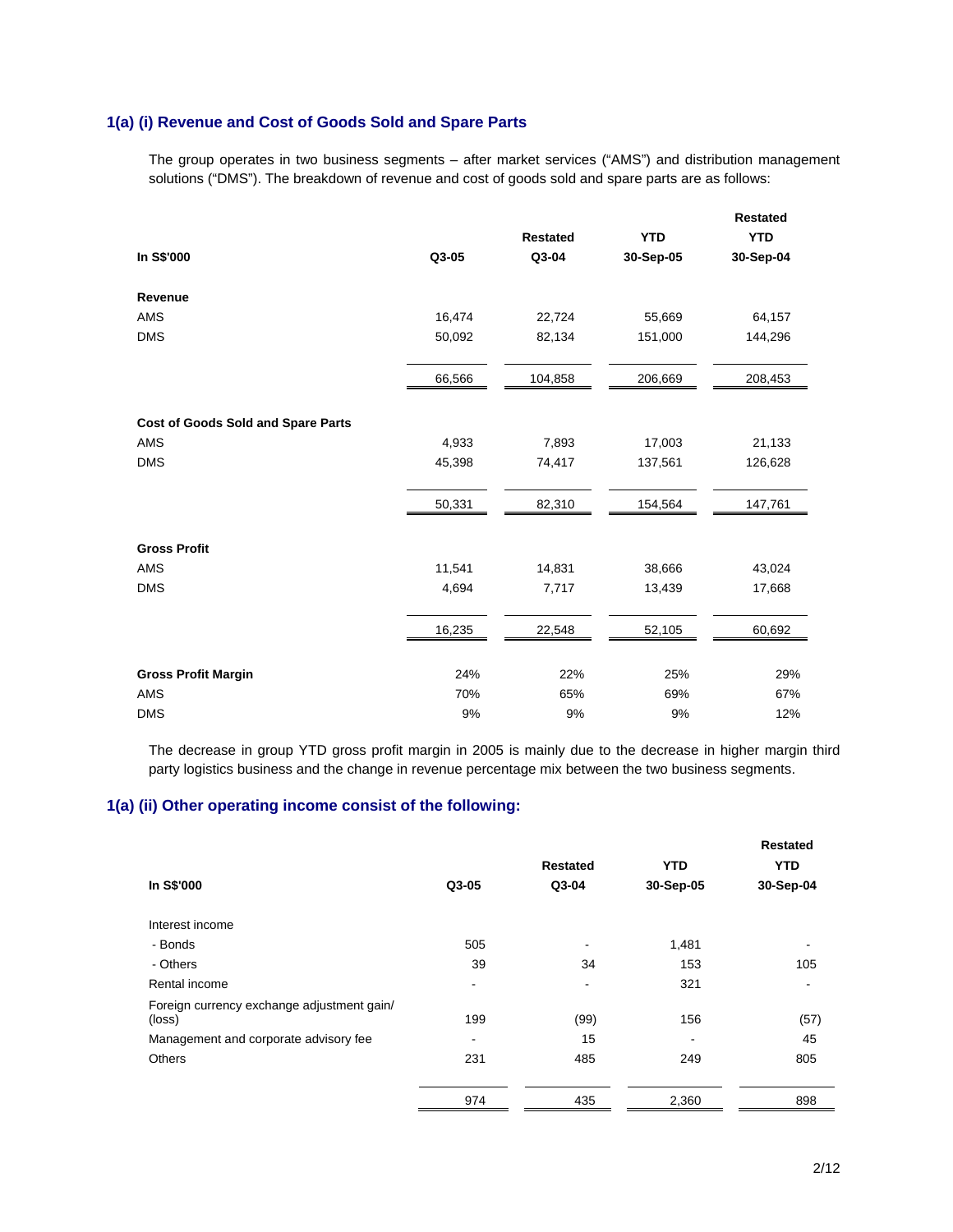# **1(a)(iii) Staff costs**

The staff cost for Q3 2005 decreased compared to the corresponding quarter in 2004 due mainly to decrease in Nokia and Alcatel AMS business and third party logistics business under DMS.

|            |        |                 |            | <b>Restated</b> |
|------------|--------|-----------------|------------|-----------------|
|            |        | <b>Restated</b> | <b>YTD</b> | <b>YTD</b>      |
| In S\$'000 | Q3-05  | Q3-04           | 30-Sep-05  | 30-Sep-04       |
| <b>AMS</b> | 9,196  | 10,328          | 31,544     | 28,640          |
| <b>DMS</b> | 1,615  | 2,515           | 5,591      | 4,635           |
|            | 10,811 | 12,843          | 37,135     | 33,275          |

## **1(a)(iv) Included in other operating expenses are the following:**

|                                                                    |       |          |            | <b>Restated</b> |  |  |
|--------------------------------------------------------------------|-------|----------|------------|-----------------|--|--|
|                                                                    |       | Restated | <b>YTD</b> | YTD             |  |  |
| <b>In S\$'000</b>                                                  | Q3-05 | $Q3-04$  | 30-Sep-05  | 30-Sep-04       |  |  |
|                                                                    |       |          |            |                 |  |  |
| Amortisation of goodwill<br>Minimum lease payments under operating |       | 650      | ۰          | 1,723           |  |  |
| lease                                                              | 2,622 | 3,558    | 8,798      | 8,256           |  |  |
| Provision for diminution in value of investment                    | 750   | -        | 750        | -               |  |  |
| Loss on disposal of plant and equipment                            | -     | 99       | 79         | 122             |  |  |

## **1(a)(v) Finance cost**

Finance cost comprises mainly interest expense arising from loans drawn down for operating and investment activities.

## **1(a)(vi) Income Tax Expenses**

The tax expense provision is made for profitable subsidiaries based on the applicable local statutory tax rate where the subsidiaries operate.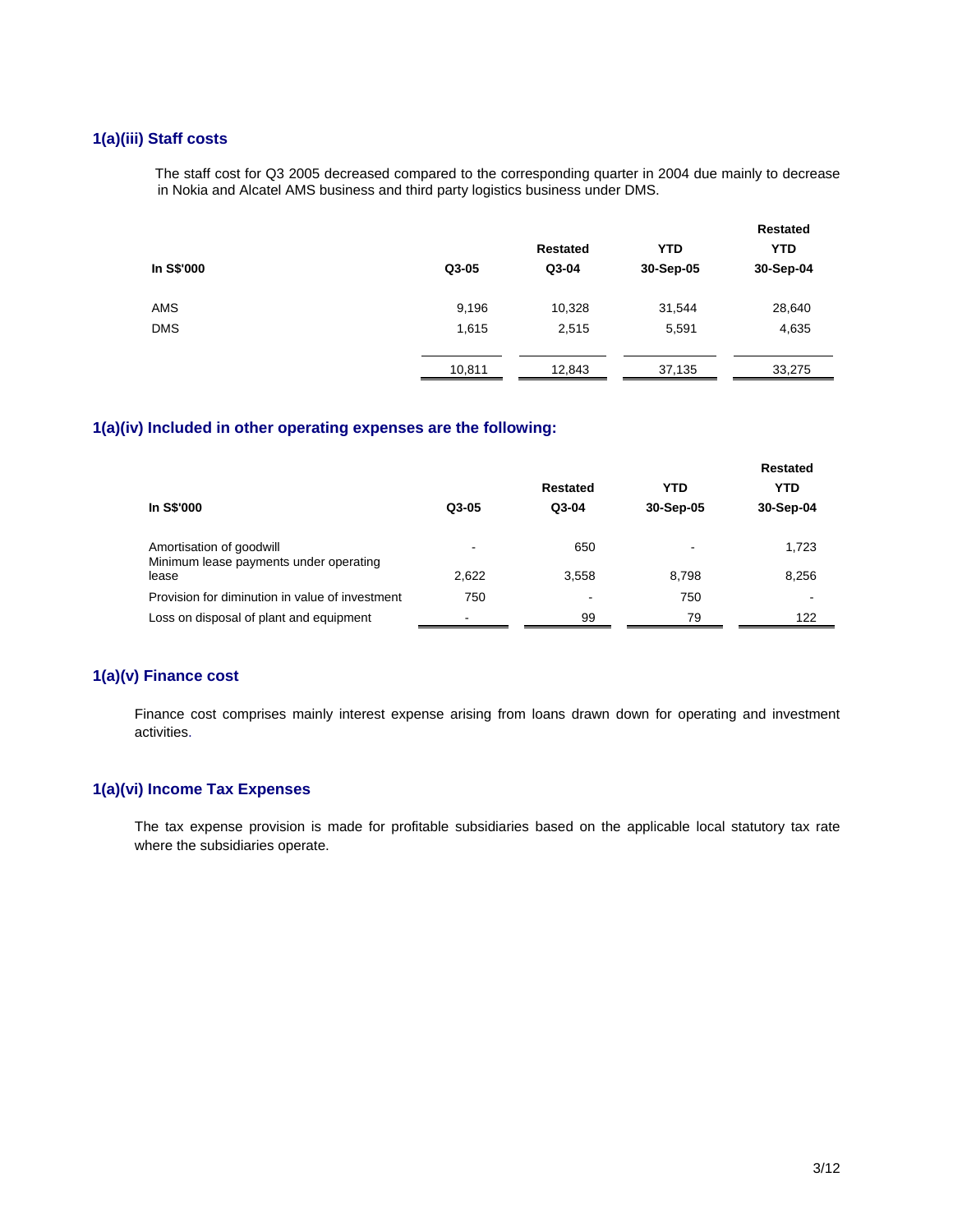## **1(b)(i) A balance sheet (for the issuer and group), together with a comparative statement as at the end of the immediately preceding financial year**

| In S\$'000                                |              | Group     | Group     | Company  | Company  |
|-------------------------------------------|--------------|-----------|-----------|----------|----------|
| <b>ASSETS</b>                             | <b>Notes</b> | 30/09/05  | 31/12/04  | 30/09/05 | 31/12/04 |
| <b>Current assets:</b>                    |              |           |           |          |          |
| Cash                                      |              | 18,000    | 33,338    | 2,943    | 19,426   |
| Cash pledged                              |              | 5,452     | 8,645     | 5,452    | 6,825    |
| Trade receivables                         | A            | 22,649    | 25,940    | 9,451    | 6,745    |
| Other receivables and prepayments         | в            | 13,365    | 21,331    | 31,035   | 20,186   |
| Inventories                               | C            | 14,377    | 15,189    |          |          |
| Total current assets                      |              | 73,843    | 104,443   | 48,881   | 53,182   |
| Non-current assets:                       |              |           |           |          |          |
| Investment in subsidiaries                |              |           |           | 26,623   | 23,929   |
| Investment in associates                  |              | 23        | 203       |          |          |
| Investment                                | D            | 20,000    | 13,726    | 20,000   | 12,974   |
| Property, plant and equipment             |              | 18,204    | 23,041    | 1,278    | 2,650    |
| Club memberships                          |              | 87        | 87        | 87       | 87       |
| Goodwill on purchase of business          |              | 11,998    | 11,998    | 961      | 961      |
| Goodwill on consolidation                 | Е            | 12,433    | 10,284    |          |          |
| Long term receivables                     |              |           |           |          | 11,801   |
| Total non-current assets                  |              | 62,745    | 59,339    | 48,949   | 52,402   |
| <b>Total assets</b>                       |              | 136,588   | 163,782   | 97,830   | 105,584  |
|                                           |              |           |           |          |          |
| <b>Current liabilities:</b>               |              |           |           |          |          |
| Bank loans                                |              | 23,954    | 40,675    | 6,000    | 7,050    |
| Trade payables                            | F            | 16,589    | 17,955    | 8,952    | 8,923    |
| Other payables                            | G            | 41,247    | 47,497    | 21,326   | 25,241   |
| Income tax payable                        |              | 378       | 2,601     | (1,292)  |          |
| Obligations under finance leases          |              | 36        | 221       |          |          |
| <b>Bank Overdraft</b>                     |              | 12,253    | 490       | 2,500    |          |
| <b>Total current liabilities</b>          |              | 94,457    | 109,439   | 37,486   | 41,214   |
| <b>Non-current liabilities:</b>           |              |           |           |          |          |
| Obligations under finance leases          |              | 541       | 440       |          |          |
| Long term portion of long-term bank loans |              | 321       | 792       |          |          |
| Deferred income tax                       |              | 588       | 593       | 912      | 912      |
| Total non-current liabilities             |              | 1,450     | 1,825     | 912      | 912      |
| <b>Capital and reserves:</b>              |              |           |           |          |          |
| Issued capital                            |              | 24,025    | 24,017    | 24,025   | 24,017   |
| <b>Capital Redemption Reserve</b>         |              | 22        | 22        | 22       | 22       |
| Share premium                             |              | 38,393    | 38,274    | 38,393   | 38,274   |
| Foreign currency translation reserve      |              | (657)     | 333       |          |          |
| Accumulated (losses)/ profit              |              | (32, 238) | (22, 874) | (3,008)  | 1,145    |
| Equity attributable to shareholders       |              | 29,545    | 39,772    | 59,432   | 63,458   |
| Minority Interest                         |              | 11,136    | 12,746    |          |          |
| <b>Total equity</b>                       |              | 40,681    | 52,518    | 59,432   | 63,458   |
|                                           |              |           |           |          |          |
| <b>Total liabilities and equity</b>       |              | 136,588   | 163,782   | 97,830   | 105,584  |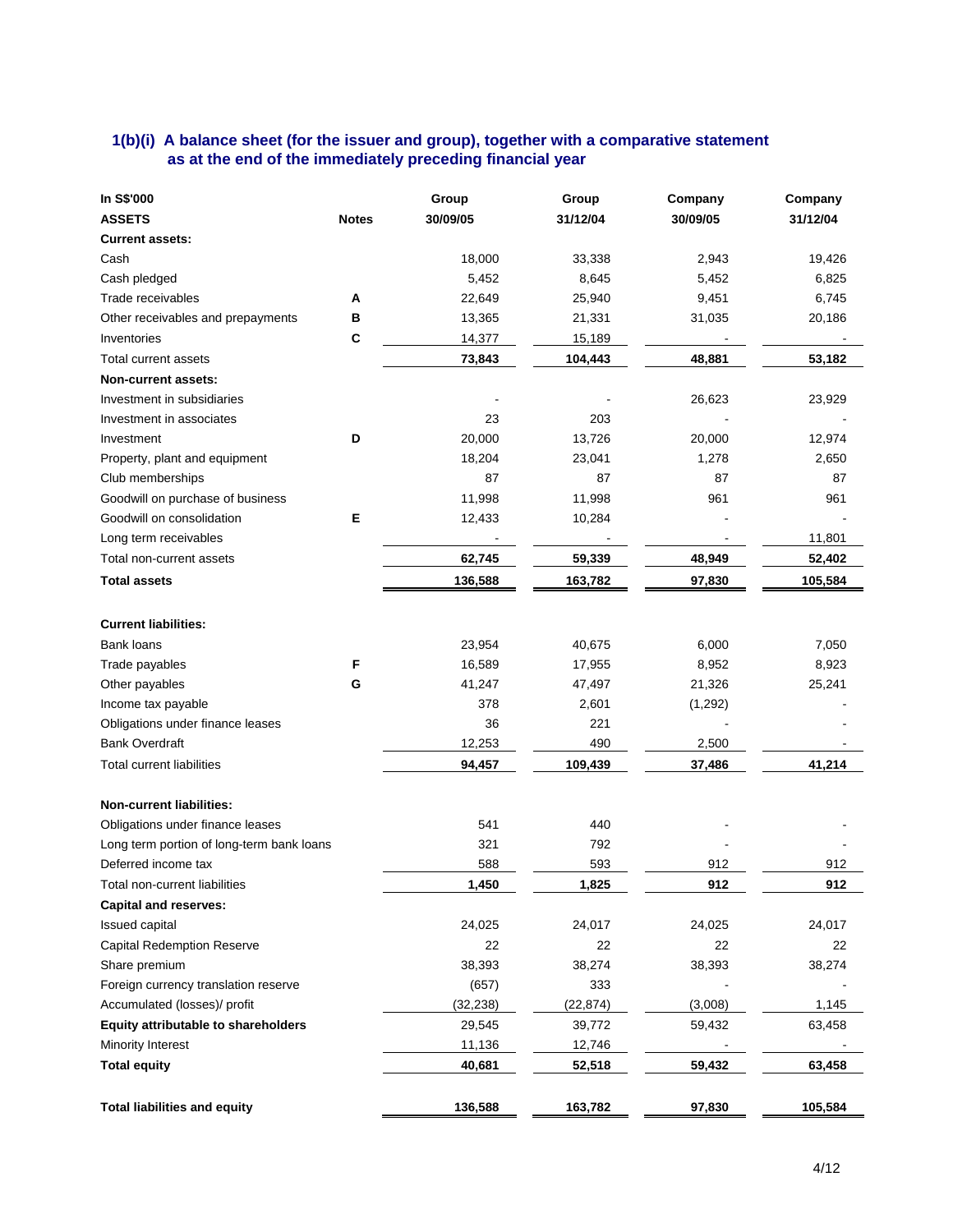#### **(A) Trade receivables**

 The trade receivables turnover is 30 days for period ended 30 September 2005 (34 days for year ended December 2004).

#### **(B) Other receivables and prepayments**

Included in other receivables are mainly deposits for rental and utilities (\$3.9 million), prepayments (\$1.7 million), receivables from related parties (\$1 million) and recoverables (\$6.7 million).

#### **(C) Inventories**

 The inventory turnover is 25 days for the period ended 30 September 2005 (27 days for year ended 31 December 2004).

#### **(D) Other investments**

The increase is mainly due to investment in unquoted redeemable convertible bonds.

#### **(E) Goodwill on consolidation**

 The increase is mainly due to additional goodwill arising from deferred consideration paid for investment in a subsidiary.

#### **(F) Trade payables**

 Trade payables turnover is 29 days for the period ended 30 September 2005 (24 days for the year ended 31 December 2004).

#### **(G) Other payables**

 Included in other payables are accrued operating expenses (\$20.5 million), refundable deposit for disposal of a subsidiary (\$4.7 million), provision for liabilities (\$7.2 million) and provision for bank loans of associate (\$4.6 million).

#### **1(b)(ii) Aggregate amount of group's borrowings and debt securities**

#### **Amount repayable in one year or less, or on demand**

| As at 30 September 2005 |                    | As at 31 December 2004 |                    |  |
|-------------------------|--------------------|------------------------|--------------------|--|
| Secured (\$'000)        | Unsecured (\$'000) | Secured (\$'000)       | Unsecured (\$'000) |  |
| 4.580                   | 31.948             | 7.961                  | 34.217             |  |

#### **Amount repayable after one year**

| As at 30 September 2005 |                    |                  | As at 31 December 2004 |
|-------------------------|--------------------|------------------|------------------------|
| Secured (\$'000)        | Unsecured (\$'000) | Secured (\$'000) | Unsecured (\$'000)     |
| 541                     | Nil                | 440              | Nil                    |

## **Details of collateral**

The bank loans amounting to \$4,544,000 (31 December 2004: \$7,740,000) of the Group are secured by fixed deposits of \$5,452,000 (31 December 2004: \$8,645,000).

Finance lease is secured by the fixed assets acquired under the lease arrangement.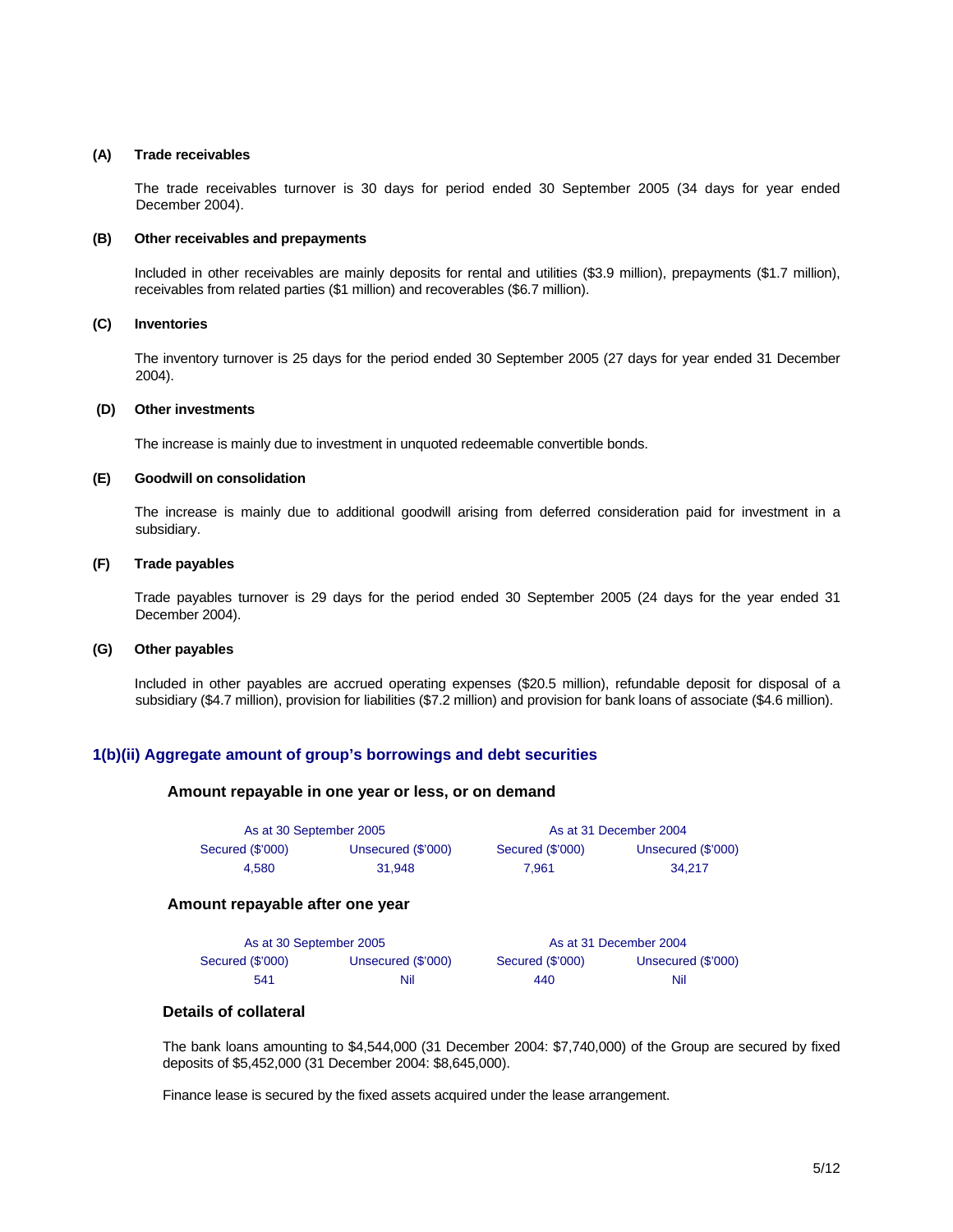#### **1(c) A cash flow statement (for the group), together with a comparative statement for the corresponding period of the immediately preceding financial year**

|                                                            |         | <b>Restated</b> | <b>YTD</b>   | <b>Restated</b> |
|------------------------------------------------------------|---------|-----------------|--------------|-----------------|
| <b>In S\$'000</b>                                          | Q3-05   | Q3-04           | Sep-05       | Sep-04          |
| Cash flows from (used in) operating                        |         |                 |              |                 |
| activities:                                                |         |                 |              |                 |
| Profit before income tax                                   | (2,778) | (495)           | (10, 349)    | 1,336           |
| Adjustments for:                                           |         |                 |              |                 |
| Depreciation expense                                       | 1,391   | 1,204           | 3,989        | 3,408           |
| Interest expense                                           | 595     | 343             | 1,542        | 1,053           |
| Interest income                                            | (544)   | (34)            | (1,634)      | (105)           |
| Loss/(Gain) on disposal of plant and                       |         |                 |              |                 |
| equipment                                                  |         | 99              | 79           | 122             |
| Fixed assets written off                                   | 107     | 58              | 121          | 61              |
| Amortisation of goodwill                                   |         | 650             |              | 1.723           |
| Operating profit/ (loss) before working<br>capital changes | (1,229) | 1,825           | (6, 252)     | 7,598           |
| Trade receivables                                          | 835     | (8,991)         | 3,291        | (6, 899)        |
|                                                            | 1,557   | 4,771           |              |                 |
| Other receivables and prepaid expenses                     |         |                 | 7,966<br>812 | 18,155          |
| Inventories                                                | (277)   | (416)           |              | (4,023)         |
| Trade payables                                             | 2,189   | 212             | (1,366)      | (1,614)         |
| Other payables<br>Cash generated from (used in)            | 2,450   | 6,234           | (5,067)      | 12,733          |
| operations                                                 | 5,525   | 3,635           | (616)        | 25,950          |
| Interest received                                          | 544     | 34              | 1,634        | 105             |
| Income tax paid                                            | (1,165) | (391)           | (2,854)      | (1, 456)        |
| Net cash from (used in) operating                          |         |                 |              |                 |
| activities                                                 | 4,904   | 3,278           | (1,836)      | 24,599          |
|                                                            |         |                 |              |                 |
| Cash flows from (used in) investing<br>activities:         |         |                 |              |                 |
| Purchase of plant and equipment                            | 6       | (3,021)         | (154)        | (6,007)         |
| Proceeds from disposal of plant and                        |         |                 |              |                 |
| equipment                                                  | 882     |                 | 803          |                 |
| Acquisition of subsidiary                                  |         | (1, 497)        | (2,686)      | (2,360)         |
| Purchase of investment                                     |         | (8,250)         | (6,739)      | (13, 395)       |
| Purchase of business                                       |         | (217)           |              | (13, 303)       |
| Net cash from (used in) investing<br>activities            |         |                 |              |                 |
|                                                            | 888     | (12, 985)       | (8,776)      | (35,065)        |
| Cash flows from (used in) financing<br>activities:         |         |                 |              |                 |
| Proceeds from issuing shares                               |         | 2,855           | 128          | 2,855           |
| Interest paid                                              | (595)   | (343)           | (1, 542)     | (1,053)         |
| (Decrease)/Increase in finance lease                       | (47)    | (74)            | (84)         | (219)           |
| Fixed deposits subject to restriction                      | (3)     |                 | 3,193        |                 |
| Proceed from/(Repayment) of short term                     |         |                 |              |                 |
| loan                                                       | (225)   | 8,674           | (5, 428)     | 10,983          |
| Net cash from (used in) financing                          |         |                 |              |                 |
| activities                                                 | (870)   | 11,112          | (3,733)      | 12,566          |
| Net effect of exchange rate changes in                     |         |                 |              |                 |
| consolidating subsidiaries                                 | (692)   | 326             | (993)        | (844)           |
| Net increase/(decrease) in cash                            | 4,230   | 1,731           | (15, 338)    | 1,256           |
| Balance at beginning of period                             | 13,770  | 27,195          | 33,338       | 27,670          |
| Balance at end of period                                   | 18,000  | 28,926          | 18,000       | 28,926          |
|                                                            |         |                 |              |                 |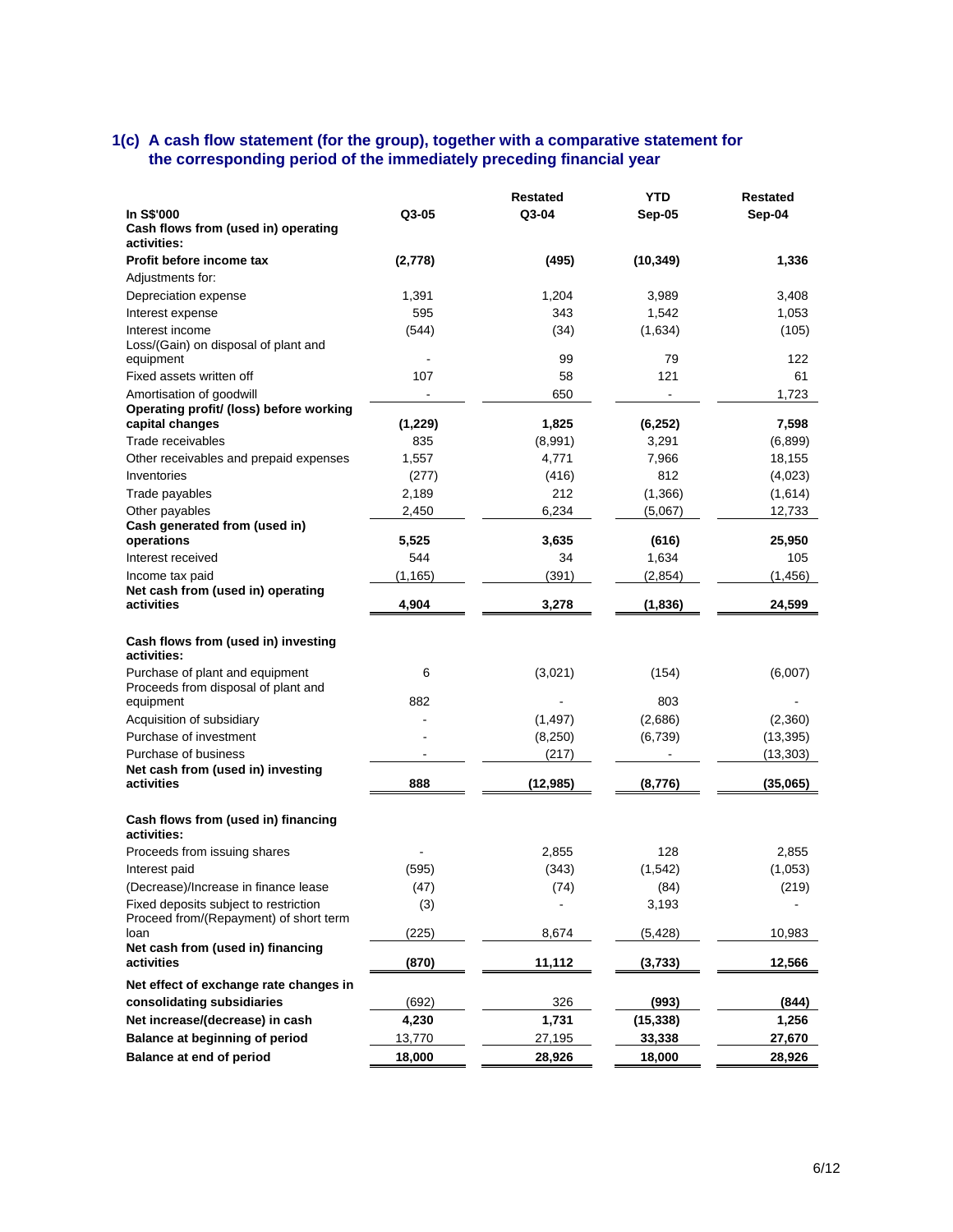# **A. Cash at end of financial period**:

|                                           | Sep-05<br><b>SGD'000</b> | Sep-04<br><b>SGD'000</b> |
|-------------------------------------------|--------------------------|--------------------------|
| Cash<br>Less: Cash subject to restriction | 23,452<br>5,452          | 33,896<br>4,970          |
| <b>Net</b>                                | 18,000                   | 28,926                   |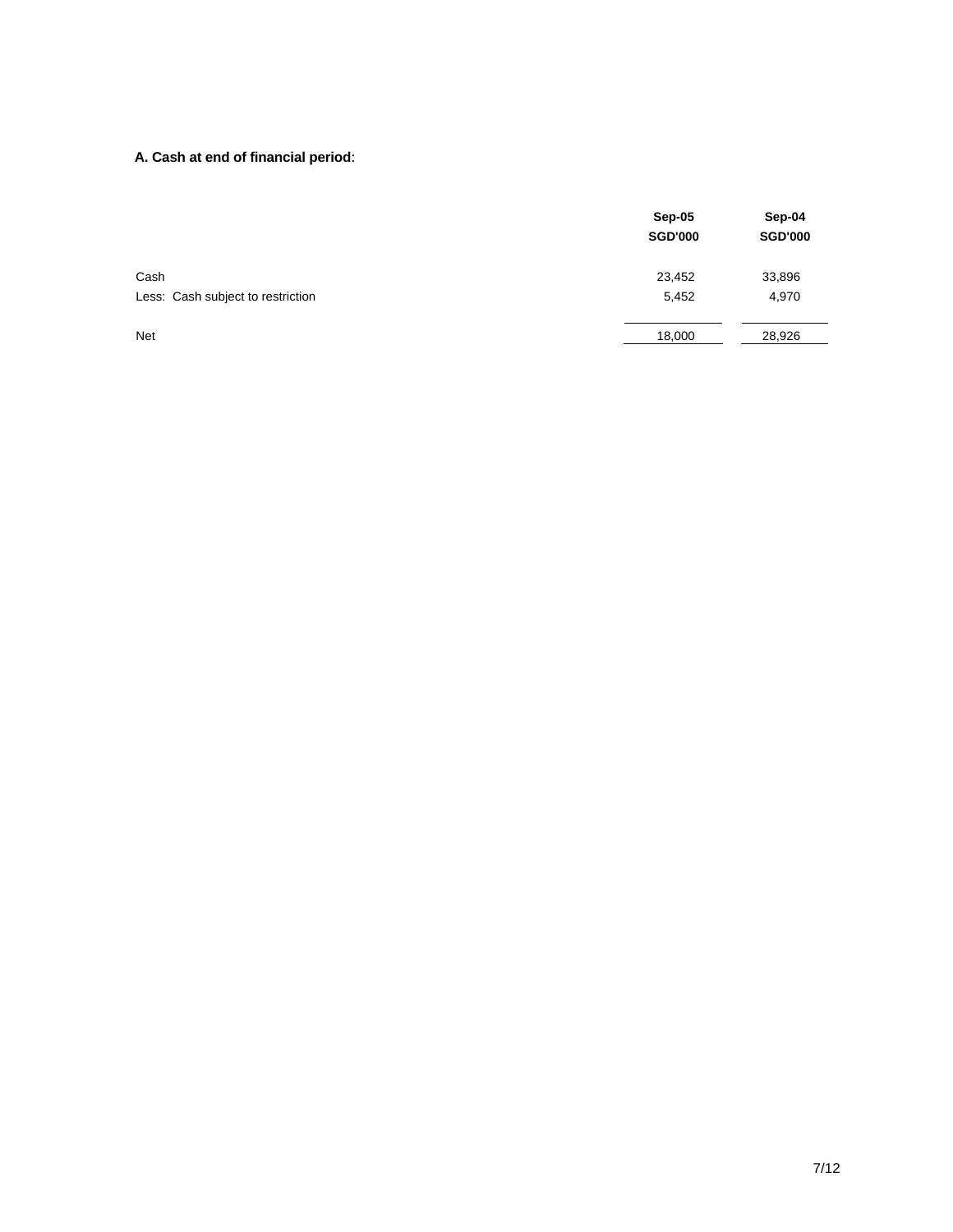## **1(d)(i) A statement (for the issuer and group) showing either (i) all changes in equity or (ii) changes in equity other than those arising from capitalisation issues and distributions to shareholders, together with a comparative statement for the corresponding period of the immediately preceding financial year**

|                                                     | <b>Issued</b><br>capital<br>(ordinary | Capital<br>redemption | <b>Share</b> | Foreign<br>currency<br>translation | Accumulated   | <b>Minority</b> |          |
|-----------------------------------------------------|---------------------------------------|-----------------------|--------------|------------------------------------|---------------|-----------------|----------|
| In S\$'000<br>Group                                 | shares)                               | reserve               | Premium      | reserve                            | Profit (Loss) | <b>Interest</b> | Total    |
| (9 months ended September 2004)                     |                                       |                       |              |                                    |               |                 |          |
| Balance at January 1, 2004                          | 15,829                                | 22                    | 42,098       | 544                                | 14,116        | 485             | 73,094   |
| Net loss for the period                             |                                       |                       |              |                                    | (480)         |                 | (480)    |
| Share of profit for the period                      |                                       |                       |              |                                    |               | 239             | 239      |
| Bonus issue<br>Issue of shares on exercise of share | 7,915                                 |                       | (7, 915)     |                                    |               |                 |          |
| options                                             | 178                                   |                       | 2,677        |                                    |               |                 | 2,855    |
| Foreign currency translation                        |                                       |                       |              | (797)                              |               |                 | (797)    |
| Balance at September 30, 2004                       | 23,922                                | 22                    | 36,860       | (253)                              | 13,636        | 724             | 74,911   |
| Group<br>(9 months ended September 2005)            |                                       |                       |              |                                    |               |                 |          |
| Balance at January 1, 2005                          | 24,017                                | 22                    | 38,274       | 333                                | (22, 874)     | 12,746          | 52,518   |
| Net loss for the period                             |                                       |                       |              |                                    | (9, 364)      |                 | (9, 364) |
| Share of loss for the period                        |                                       |                       |              |                                    |               | (1,610)         | (1,610)  |
| Issue of shares on exercise of share<br>options     | 8                                     |                       | 119          |                                    |               |                 | 127      |
| Foreign currency translation                        |                                       |                       |              | (990)                              |               |                 | (990)    |
| Balance at September 30, 2005                       | 24,025                                | 22                    | 38,393       | (657)                              | (32, 238)     | 11,136          | 40,681   |
| Company<br>(9 months ended September 2004)          |                                       |                       |              |                                    |               |                 |          |
| Balance at January 1, 2004                          | 15,829                                | 22                    | 42,098       |                                    | 8,507         |                 | 66,456   |
| Bonus Issue<br>Issue of shares on exercise of share | 7,915                                 |                       | (7, 915)     |                                    |               |                 |          |
| options                                             | 178                                   |                       | 2,677        |                                    |               |                 | 2,855    |
| Net loss for the period                             |                                       |                       |              |                                    | (7, 213)      |                 | (7, 213) |
| Balance at September 30, 2004                       | 23,922                                | 22                    | 36,860       |                                    | 1,294         |                 | 62,098   |
| Company<br>(9 months ended September 2005)          |                                       |                       |              |                                    |               |                 |          |
| Balance at January 1, 2005                          | 24,017                                | 22                    | 38,274       |                                    | 1,145         |                 | 63,458   |
| Issue of shares on exercise of share<br>options     | 8                                     |                       | 119          |                                    |               |                 | 127      |
| Net loss for the period                             |                                       |                       |              |                                    | (4, 153)      |                 | (4, 153) |
| Balance at September 30, 2005                       | 24,025                                | 22                    | 38,393       |                                    | (3,008)       |                 | 59,432   |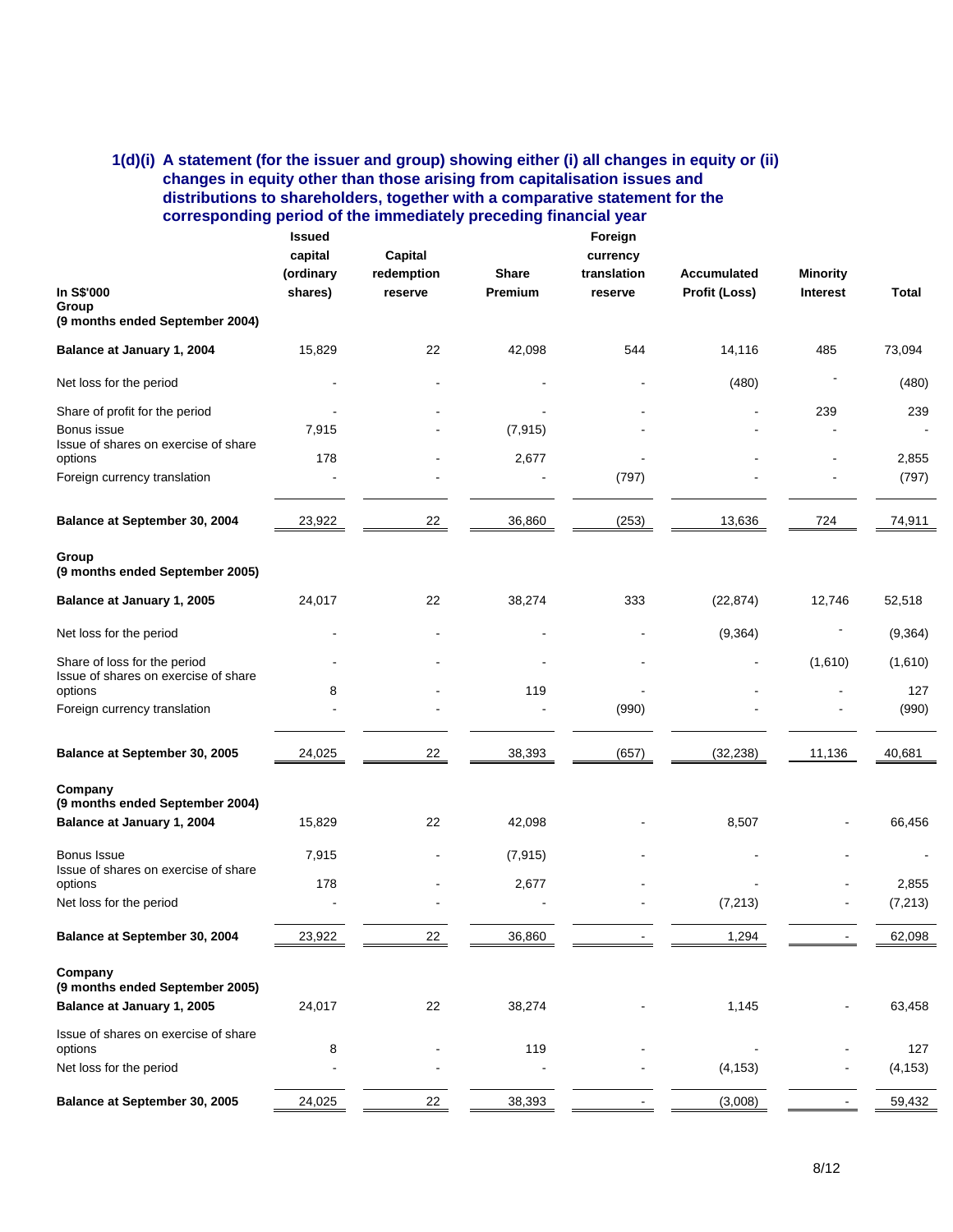## **1(d)(ii) Details of any changes in the company's share capital arising from rights issue, bonus issue, share buy-backs, exercise of share options or warrants, conversion of other issues of equity securities, issue of shares for cash or as consideration for acquisition or for any other purpose since the end of the previous period reported on. State also the number of shares that may be issued on conversion of all the outstanding convertibles as at the end of the current financial period reported on and as at the end of the corresponding period of the immediately preceding financial year**

The ACCS Share Option Scheme 2003 (the "Scheme") was approved and adopted by members at the Extraordinary General Meeting held on 13 January 2003. The price at which a participant of the Scheme shall subscribe for each share upon the exercise of an option was determined based on the average closing prices of the shares for each of the last five market days immediately preceding the date of grant of the options ("Date of Grant"). The vesting period of the options commences on the date not earlier than the first anniversary of the Date of Grant and expires on the tenth anniversary of the Date of Grant.

The share options granted and exercised during the financial period and share options outstanding as at September 30, 2005 under the Scheme were as follows:

| Date of grant      | Balance at<br>January 1,<br>2005 or grant<br>date if later | Exercised                | Lapsed/<br>Cancelled | Balance at<br>September<br>30, 2005 | Subscription<br>Price | Expiry date        |
|--------------------|------------------------------------------------------------|--------------------------|----------------------|-------------------------------------|-----------------------|--------------------|
|                    |                                                            |                          |                      |                                     |                       |                    |
| September 17, 2003 | 2.612.000                                                  | 318,000                  | 420.000              | 1.874.000                           | 0.40                  | September 16, 2013 |
| April 14, 2004     | 26.958.000                                                 | $\overline{\phantom{a}}$ | 9.450.000            | 17.508.000                          | 0.651                 | April 13, 2014     |
| September 22, 2005 | 7.000.000                                                  | $\overline{\phantom{a}}$ | $\blacksquare$       | 7,000,000                           | 0.155                 | September 21, 2010 |
|                    | 36,570,000                                                 | 318,000                  | 9,870,000            | 26,382,000                          |                       |                    |

#### **Number of share options**

#### **2. Whether the figures have been audited, or reviewed and in accordance with which standard (e.g. the Singapore Standard on Auditing 910 (Engagements to Review Financial Statements), or an equivalent standard)**

The figures have not been audited or reviewed by our auditors.

#### **3. Where the figures have been audited or reviewed, the auditors' report (including any qualifications or emphasis of matter)**

Not applicable.

#### **4. Whether the same accounting policies and methods of computation as in the issuer's most recently audited annual financial statements have been applied**

The accounting policies and method of computation have been applied consistently except for adoption of Financial Reporting Standard "FRS" 103, Business Combination.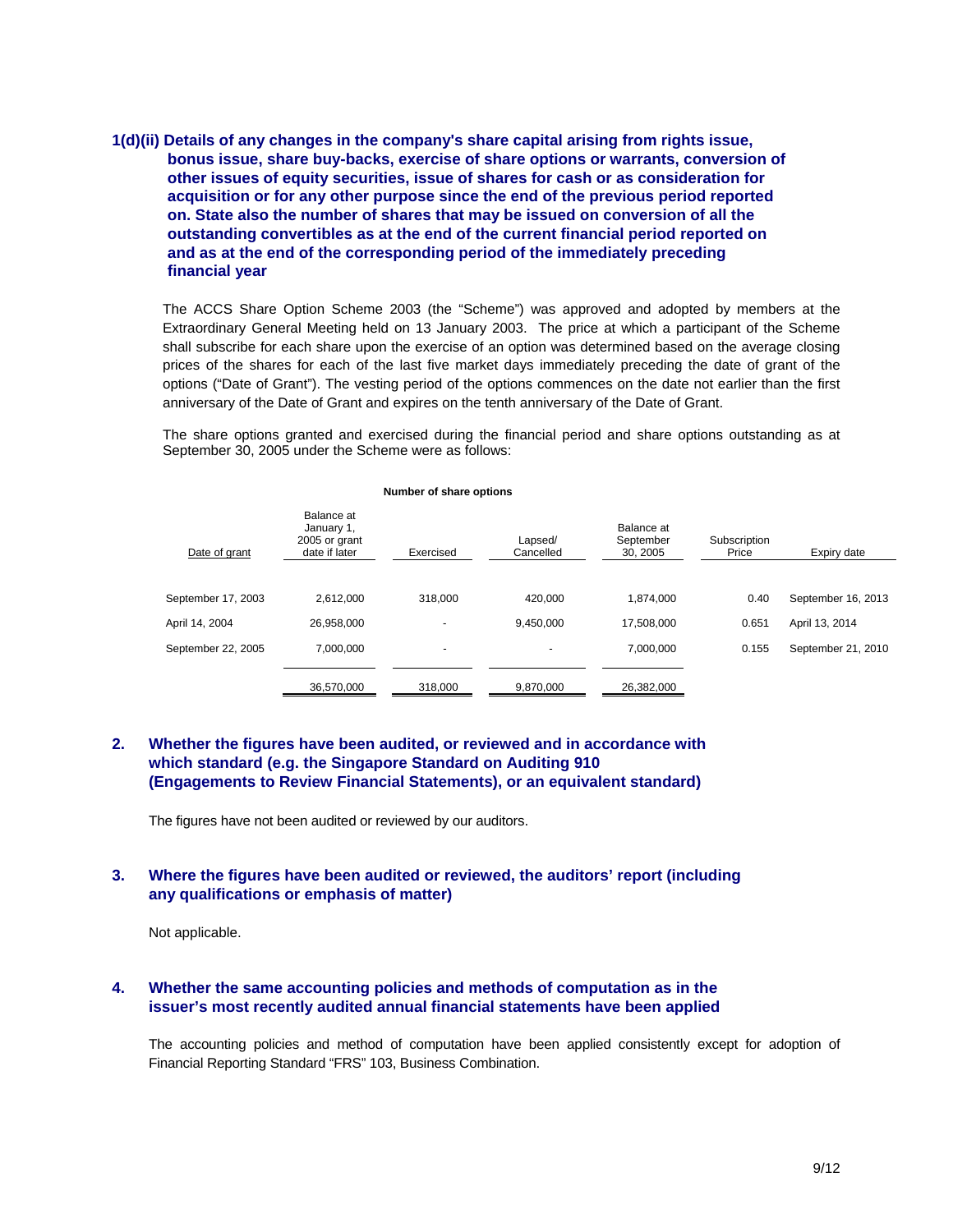## **5. If there are any changes in the accounting policies and methods of computation, including any required by an accounting standard, what has changed, as well as the reasons for, and the effect of, the change**

FRS 103 requires goodwill acquired in a business combination to be measured after initial recognition at cost less any accumulated impairment losses. Therefore, the goodwill is not amortised and instead tested for impairment annually, or more frequently if events or changes in circumstances indicate that it might be impaired. The Group has previously under FRS 22 amortised goodwill systematically over its useful life of 20 years. The effect, of the change to the first half year profit and loss statement, had the group continued to amortise the remaining goodwill under FRS 22, would have amounted to \$636,000. As of 30 September 2005, no goodwill impairment provision is necessary.

## **6. Earnings per ordinary share of the group for the current period reported on and the corresponding period of the immediately preceding financial year, after deducting any provision for preference dividends**

|                                                                            | <b>YTD</b><br>Sep-05 | <b>Restated</b><br>YTD<br>Sep-04 |
|----------------------------------------------------------------------------|----------------------|----------------------------------|
|                                                                            | <b>Cents</b>         | <b>Cents</b>                     |
| EPS (based on consolidated net (loss) profit attributable to shareholders) |                      |                                  |
| - basic                                                                    | (0.97)               | 0.05                             |
| - fully diluted                                                            | (0.97)               | 0.05                             |
|                                                                            |                      |                                  |

Basic earnings per ordinary share is computed based on the weighted average number of shares in issue during the period of 960,923,601 (31 December 2004: 952,369,850) of \$0.025 each.

Fully diluted earnings per ordinary share is computed based on the weighted average number of shares during the period adjusted for the effect of all potential dilutive ordinary shares of 960,923,601 (31 December 2004: 952,369,850) of \$0.025 each.

#### **7. Net asset value (for the issuer and group) per ordinary share based on issued share capital of the issuer at the end of the (a) current period reported on and (b) immediately preceding financial year**

|                                 | Group  |        |        | Company |  |
|---------------------------------|--------|--------|--------|---------|--|
|                                 | Sep-05 | Dec-04 | Sep-05 | Dec-04  |  |
|                                 | cents  | cents  | cents  | cents   |  |
| Net Assets Value (NA) per share | 3.07   | 4.18   | 6.18   | 6.66    |  |

The NA per Share as at 30 September 2005 is calculated based on 960,923,601 (31 December 2004: 952,369,850) ordinary shares of \$0.025 each.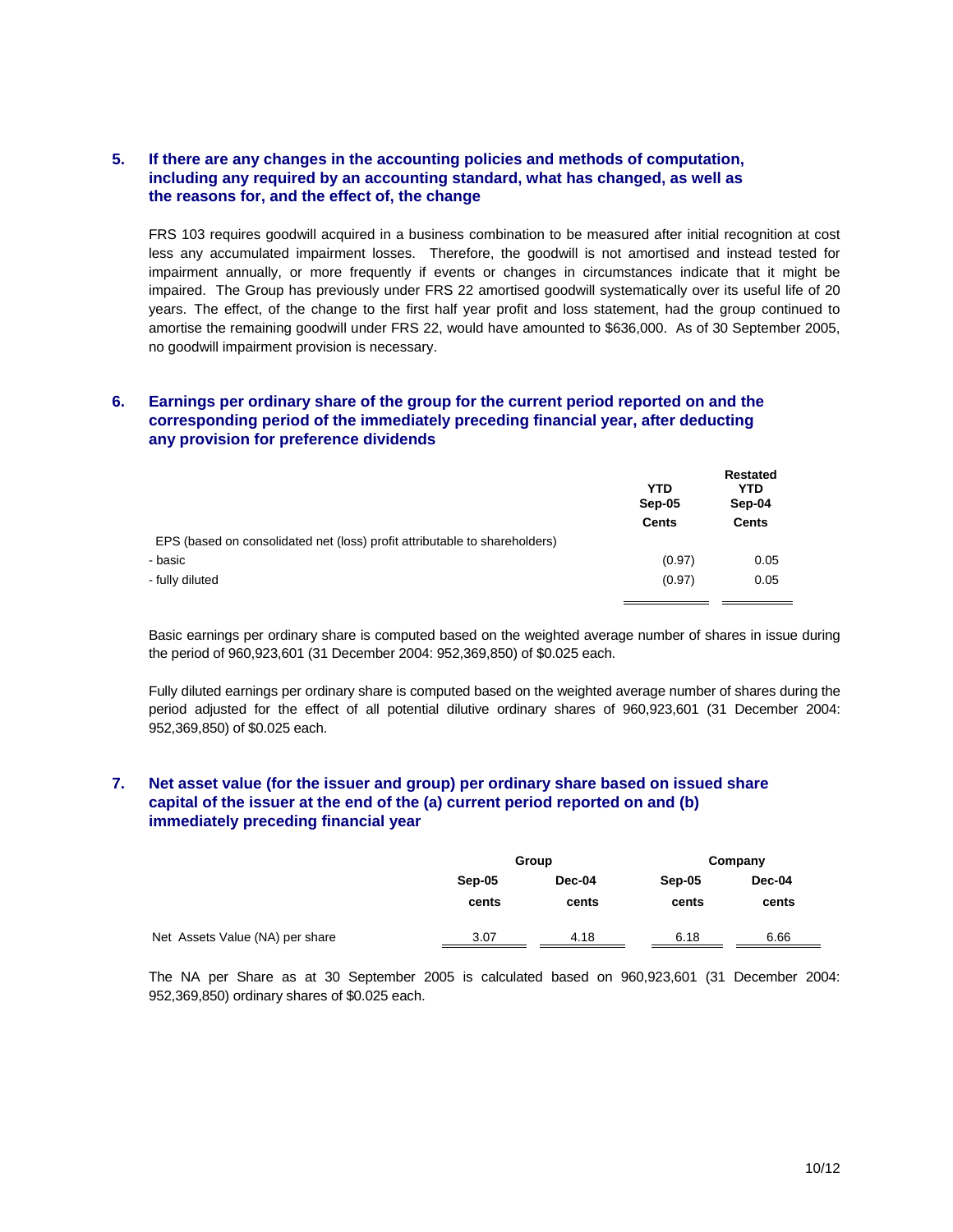**8. A review of the performance of the group, to the extent necessary for a reasonable understanding of the group's business. The review must discuss any significant factors that affected the turnover, costs, and earnings of the group for the current financial period reported on, including (where applicable) seasonal or cyclical factors. It must also discuss any material factors that affected the cash flow, working capital, assets or liabilities of the group during the current financial period reported on** 

The group operates in two business segments – after market services ("AMS") and distribution management solutions ("DMS").

#### **Revenue**

The decrease in revenue for the 9 months period ended 30 September 2005 as compared to 9 months period ended 30 September 2004 was mainly due to cessation of Nokia contract and decrease in Alcatel AMS business.

#### **Loss from operations**

The loss from operations for 3Q of \$2.18 million includes a write- down of an investment held by a subsidiary and the under-payment of Goods & Services Tax by the same subsidiary amounting to \$1.12 million.

#### **Loss before income tax**

The group incurred a loss after income tax of \$10.97 million for the first nine months of 2005 as compared to loss of \$0.24 million in the preceding financial year mainly due to lower margin and increase in start up cost for the distribution and retail business of DMS and new service centres. Higher interest cost also contributed to the increase in losses.

#### **Cash flows**

The net decrease in the cash and cash equivalent for the 9 months period ended 30 September 2005 is mainly due to payments for investments, repayments of loan and net operating loss incurred in the period.

#### **9. Where a forecast, or a prospect statement, has been previously disclosed to shareholders, any variance between it and the actual results**

As stated in note 10 to the Q2 announcement, the Group maintains its guidance of a net loss for the current financial year.

## **10. A commentary at the date of the announcement of the competitive conditions of the industry in which the group operates and any known factors or events that may affect the group in the next reporting period and the next 12 months**

The measures taken over the past two quarters to streamline the Group's businesses and reduce headquarter and regional overheads and costs have begun to impact positively on the Group's financial performance. The loss from operations for 3Q of \$2.18 million includes a write-down of an investment held by a subsidiary and the underpayment of Goods & Services Tax by the same subsidiary amounting to \$1.12 million. Excluding these items, the loss would have been reduced to \$1.06 million from \$3.58 million in 2Q.

While stability has largely been restored, Management is of the view that the group-wide restructuring exercise will continue into the next financial year.

Looking forward, the Group sees several challenges in the markets it operates in.